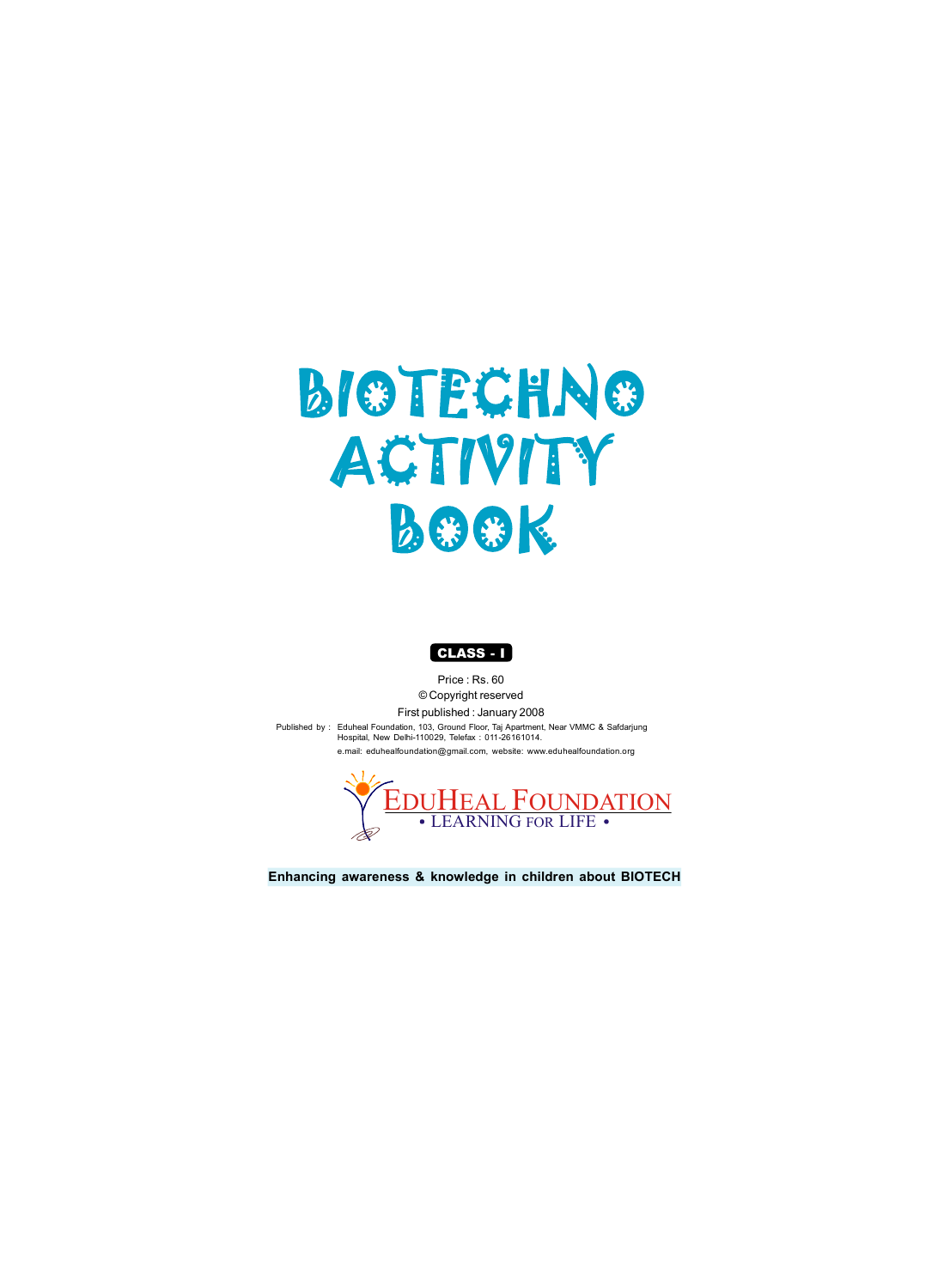

#### **Preface**

Biotechno Activity Book is a small step towards encouraging school students to take up Biotechnology. These activity books, meant for free distribution to students enrolled for Nationwide Biotechnology Olympiad (NBtO) will help students generaling interest for Biotechnology. We at EduHeal Foundation still need a lot of help and encouragement from school teachers and Principal in accomplishment of our goal. It is you, who form the vital link between EduHeal Foundation and students as you can further encourage students to know about Biotechnology on a day to day basis. We will also not sit idle but make all possible efforts to increase interest :

- $\degree$  By publishing books like **Biotechno Activity Book**.
- ° Create awareness by conducting Nationwide Biotechnology Olympiad.
- ° Teacher Training Programme in pure and applied sciences.
- ° Career Development Workshop for Students.
- ° **Online course management system** so as to provide an affordable platform to schools for online teaching and testing.
- Networking to enhance school/Govt./ Industry Interface.

#### EDUHEAL FOUNDATION wishes to thank the following for their support

- $*$  EduSys Subject Experts
- **8 Mr. Ram Mohan Rao** Former Principal Information officer, Govt. of India. Former Information advisor to the Prime Minister
- **\*** Prof. S.S. Mathur Former Prof. & Head, Centre for Energy Studies, IIT Delhi
- **\*** Dr. Saroj Mishra
- Prof. of Biotechnology, IIT, Delhi <sup>\*</sup> Dr. A.N. Sinha
- MS, FAIS, FICS Former Consultant Surgeon & Head, Safdarjung Hospital , Delhi
- **Dr. Dinkar Bakshi** MD Registrar, Deptt. of Paediatrics, Infirmary Hospital, Leeds, U.K
- **\*** Dr. Sandeep Dham MD (Medicine),<br>Clinical Astt. Prof., SUNY Health Centre, Broklyn, New York, USA
- $\blacksquare$  **Dr Hemant Shukla** MD, (AllMS) Delhi
- **\*** Dr. Rajesh Kaushal MD (AllMS) Delhi
- **Dr. N.K. Mendiratta**<br>DA, Anaesthesia Safdarjung Hospital, Delhi
- **\*** Dr. Nagendra R MS (Orthopedics) Bangalore Medical College, Bangalore **\*** Dr. K. Sharma
	- Dept. of Biotechnology, AllMS, Delhi

For any query please contact Eduheal Foundation helpline : 09350232518, 01126168623

With best wishes

**Dr. Sandeep Ahlawat** Managing Director Eduheal Foundation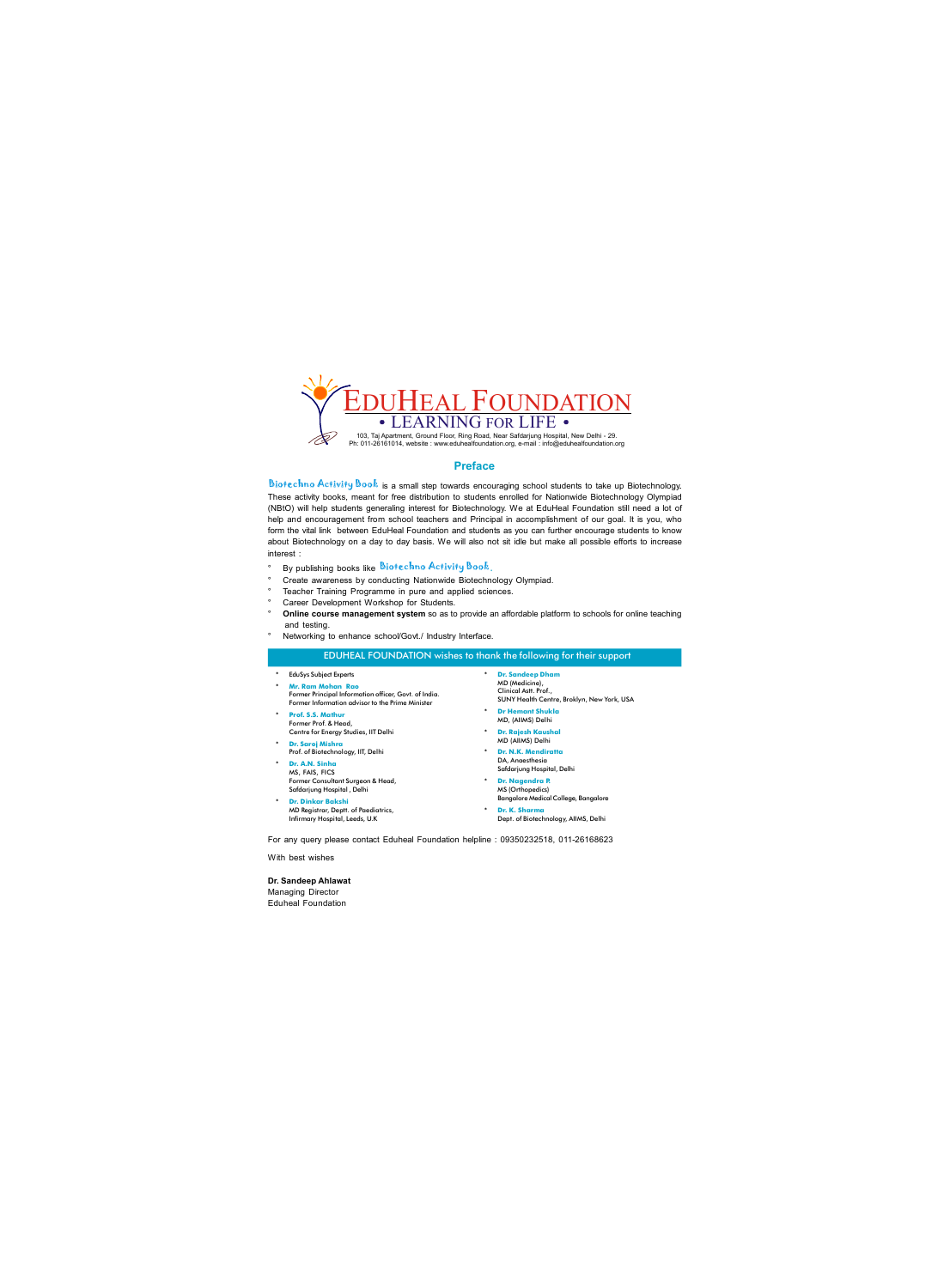## CLASS ‐ I

| S. No. | <b>Topic</b>                 | Page No. |
|--------|------------------------------|----------|
| 1.     | <b>Syllabus Guide Lines</b>  | 04       |
| 2.     | <b>Looking Around</b>        | 05       |
| 3.     | <b>Colouring Sheet</b>       | 12       |
| 4.     | <b>Habitat</b>               | 13       |
| 5.     | Join the dots                | 14       |
| 6.     | Air                          | 15       |
| 7.     | Water                        | 17       |
| 8.     | <b>Water Cycle Activity</b>  | 19       |
| 9.     | Make me a home               | 20       |
| 10.    | The things we need           | 25       |
| 11.    | A livable planet             | 26       |
| 12.    | <b>Amazeing Animals</b>      | 27       |
| 13.    | <b>Save the Ground Water</b> | 28       |
| 14.    | This is DNA                  | 29       |
| 15.    | Biotechnology                | 30       |
| 16.    | We and Our Earth             | 31       |
| 17.    | <b>Bright Ideas</b>          | 34       |
| 18.    | <b>Sample Paper</b>          | 35       |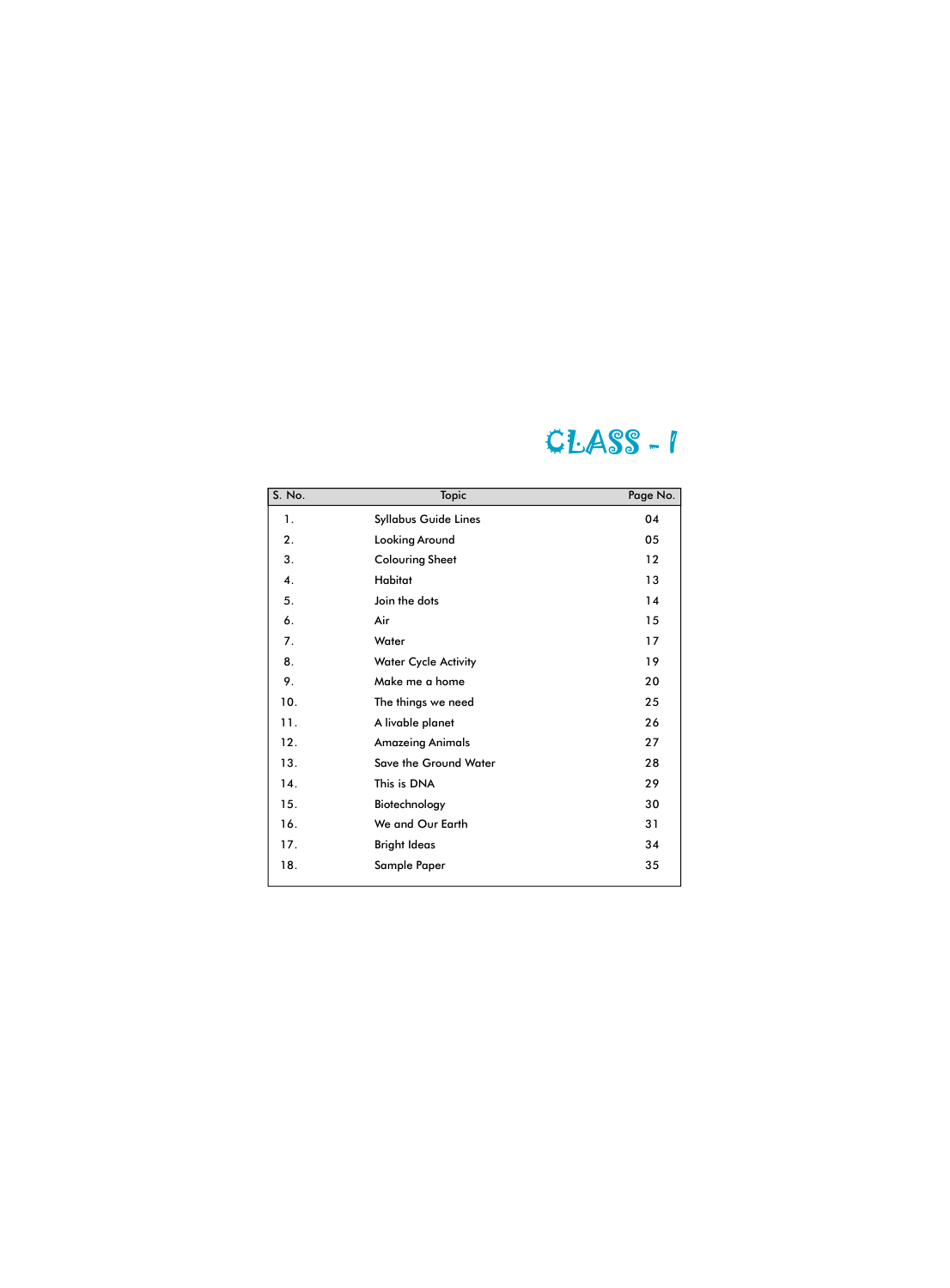

(based on National Curriculum frame work issued by NCERT)<br>

#### **1. About Plants**

What are their types, how do they grow, what they give us. How they are useful to us. What are major parts of plants, seed, flower, leaves.

#### **2. About Animals**

World of animals, types of animals, what they eat, where they live, what are their groups called, what are the names of their home, how they grow.

#### **3. Air**

What is Air, why it is necessary, fun with air, what can we do with air.

#### **4. Water**

Why we need water. What are the work where we use water. Forms of water.

#### **5. Weather**

Day and night, Sunny day, Cold day, Rainy day, Summer, Monsoon.

#### **6. Sky & Space**

General idea about Sun, Moon, Stars. Indian people at moon and space.

#### **7. Our needs & habits**

What we need to keep ourselves healthy : cleanliness, Good food, exercise, walk, clothing etc. What good habits we should follow.

#### **8. Safety First**

Precautions to take while on Roads, when plaing outdoor games, when in home.



**4 / Class 1 Eduheal Foundation**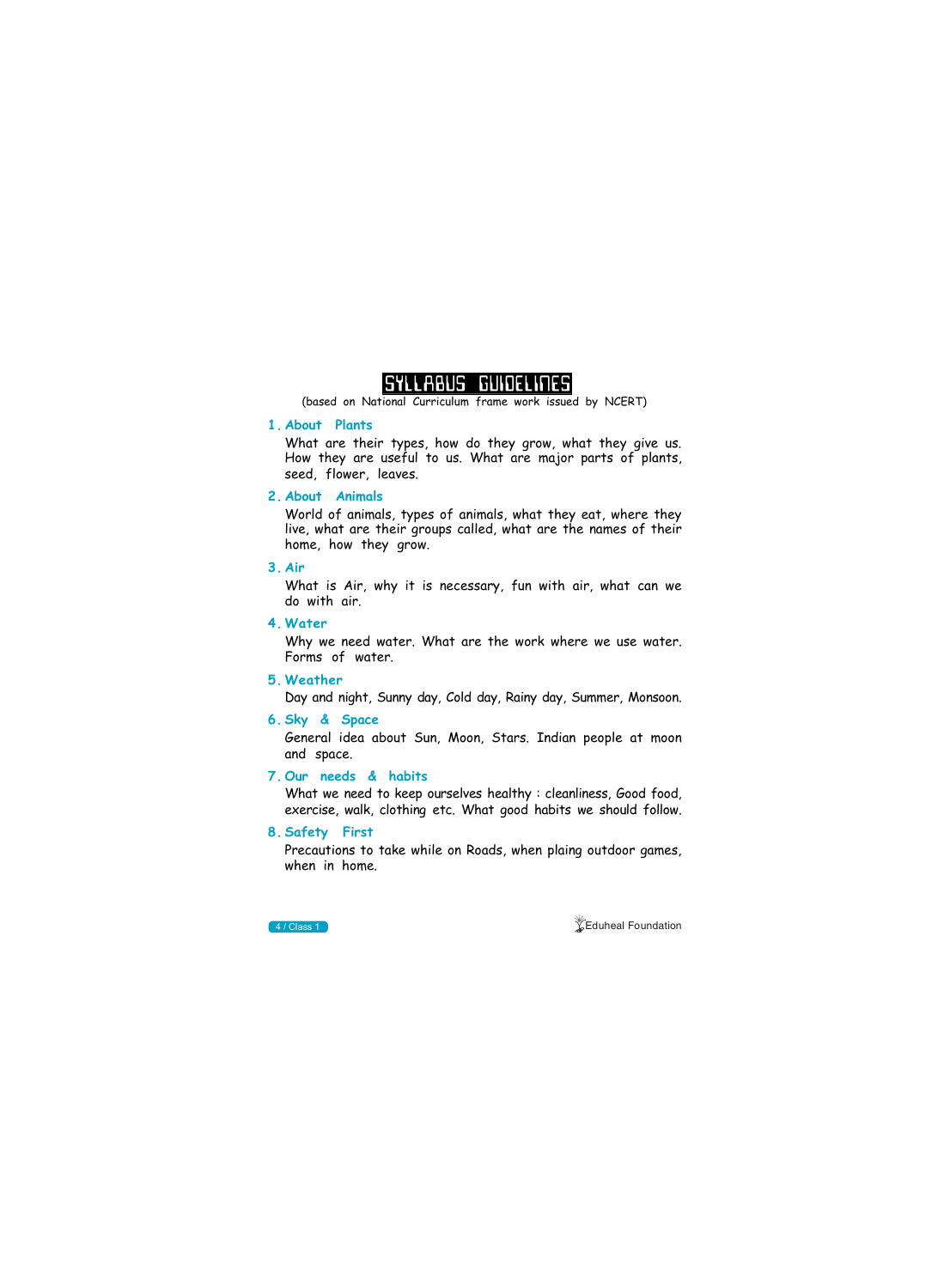## LOOKING AROUND

Hello friends !

Don't look here & there ! You cannot see me. So, only hear me and enjoy the things.

Tell me what are the things that you see here.





 $\sqrt{\frac{1}{2}}$ Eduheal Foundation



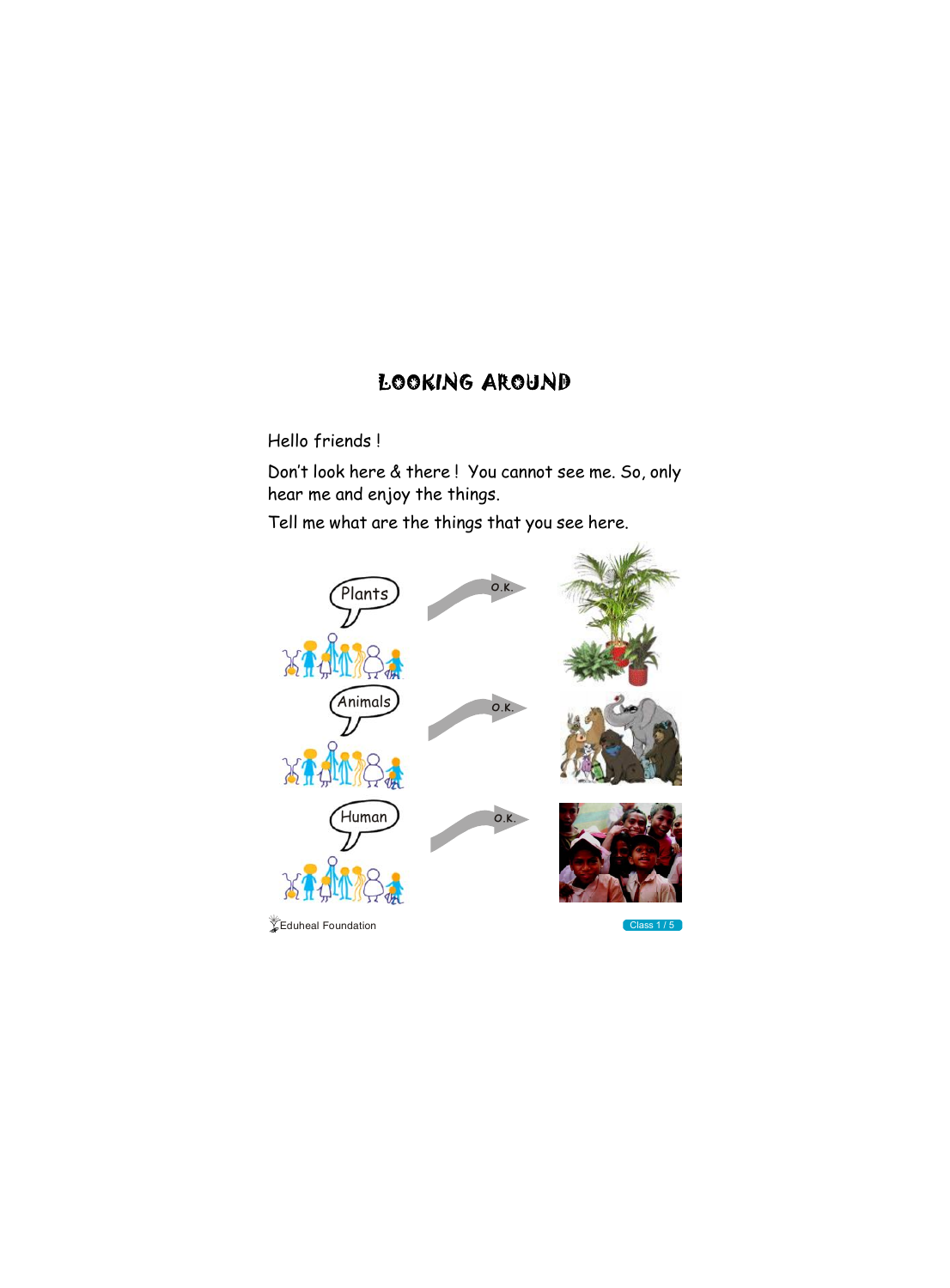## Anything else ?



I know that your answer will be **humans**, **Plants**, **Animals etc.**

Do you know what all these are called ?







They all form our **E N V I R O N M E N T** or **S U R R O U N D I N G S.**

## **Plants**

They are of different sizes.

**Trees** are large and tall. They have strong trunk. They live for many years.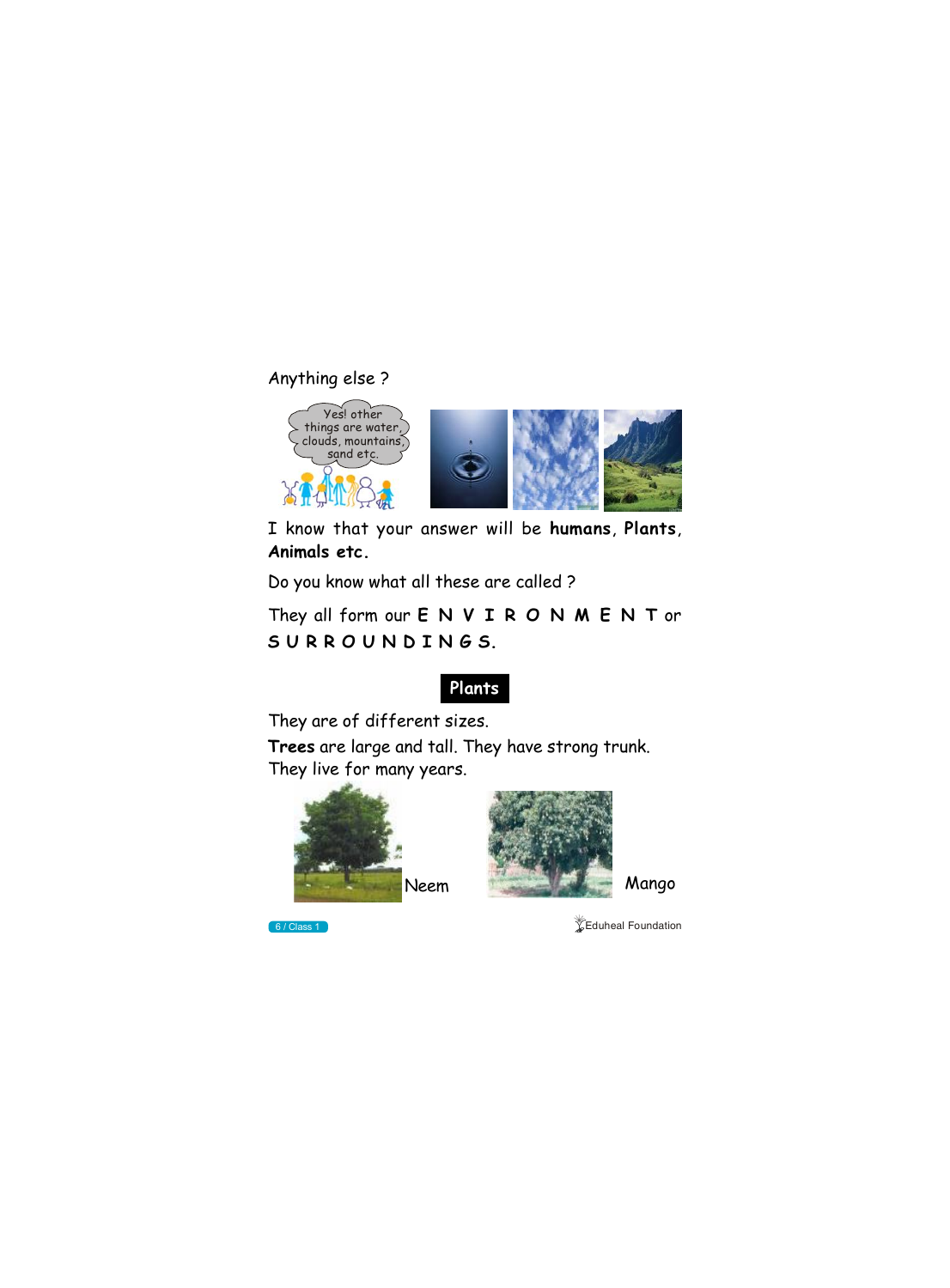Tell me two more trees name and paste their leaves.





**Shrubs** are smaller than trees.

Tell me two more shrubs name and paste their leaves.





**Herbs** are very small and have soft stems.



Tell me two more herbs name and paste their leaves.

 $\sqrt{\frac{2}{x}}$ Eduheal Foundation



Cotton plant





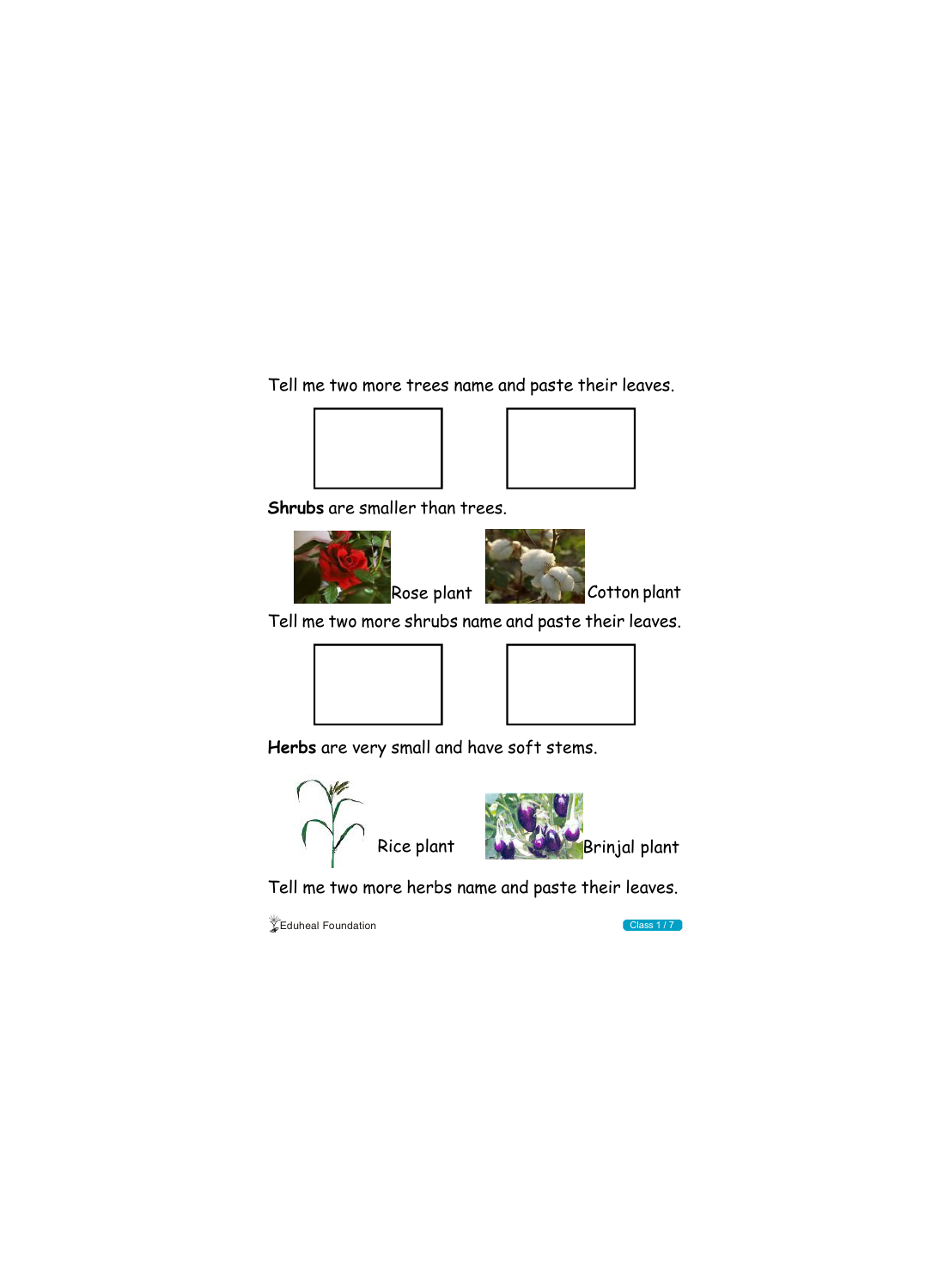



Apart from these some plants are weak. They can not even stand their own. They need support to stand. These are climbers.



Tell me two more climbers name and paste their leaves.



Some are big and some are small.



are big animals.



**8/Class 1 Eduheal Foundation** 



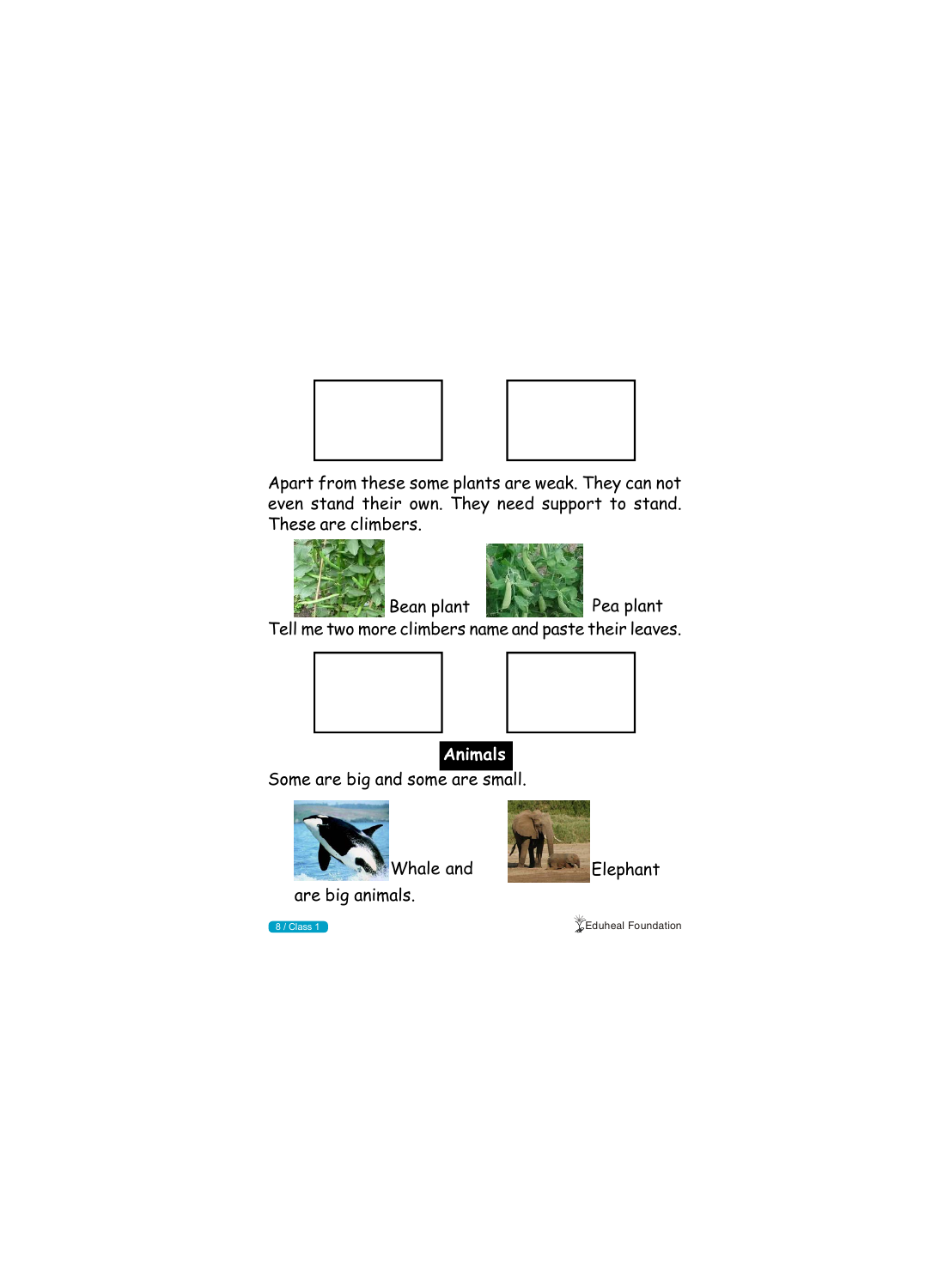Do you know any other type of animals or plants ?



Oh ! No! I forgot to tell you about myself. There are some other things which are very very very small. You

 $\sqrt{\phantom{a}}$ Eduheal Foundation Class 1 / 9

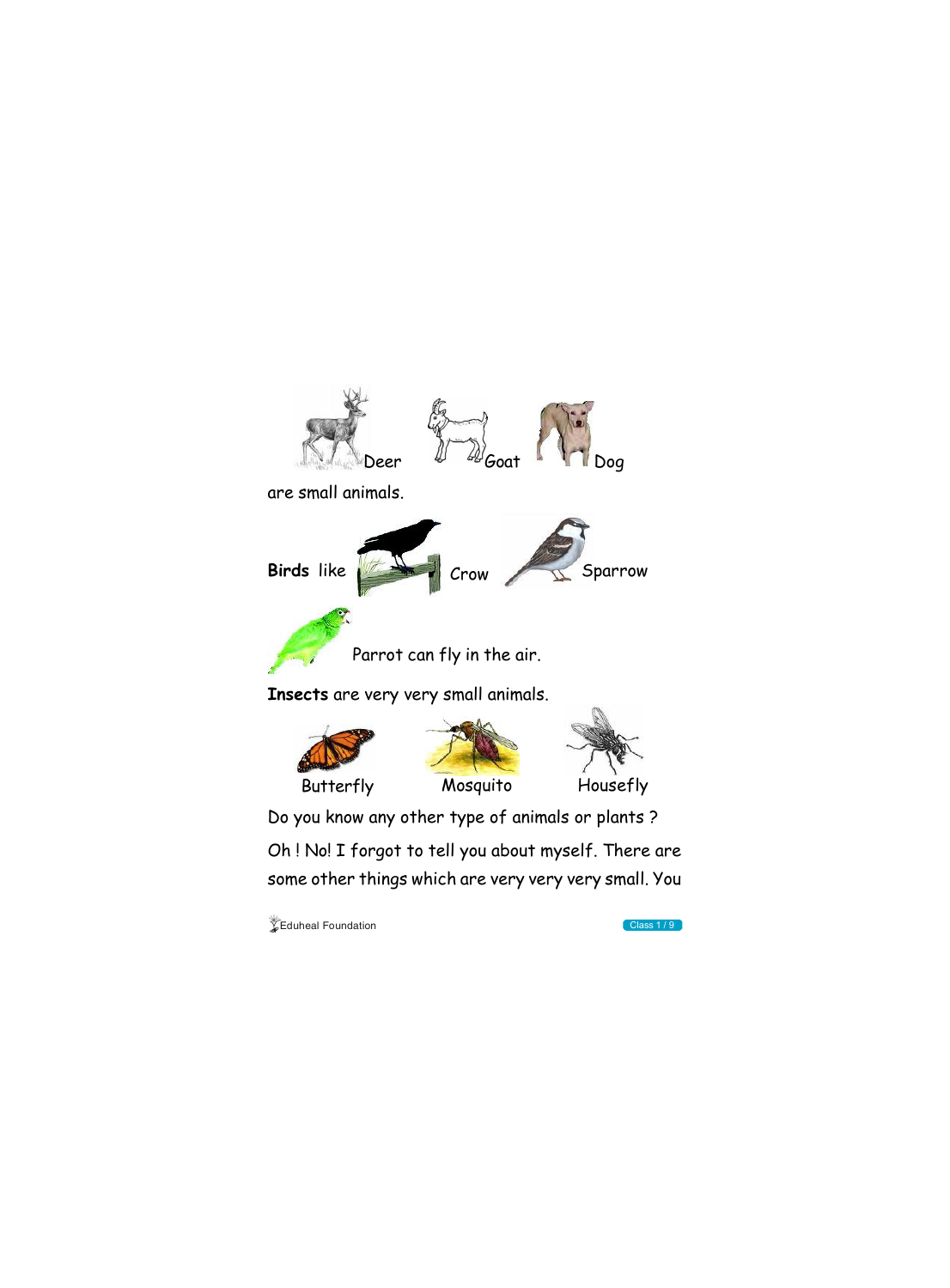can not see them with your eye. You may have heard about **germs.** They are also called **microbes.**

Know more about me in **Biotechno Activity Book** for class 5 & 6.

## ACTIVITY - I:

**Match the following**









**10 / Class 1 Class 1 Class 1 Class 1 Class 1 Class 1 Class 1 Class 1 Class 1 Class 1 Class 1 Class 1 Class 1 Class 1 Class 1 Class 1 Class 1 Class 1 Class 1 Class 1 Class 1 Class 1 Class 1 Class 1 Class 1 Class 1 Class 1**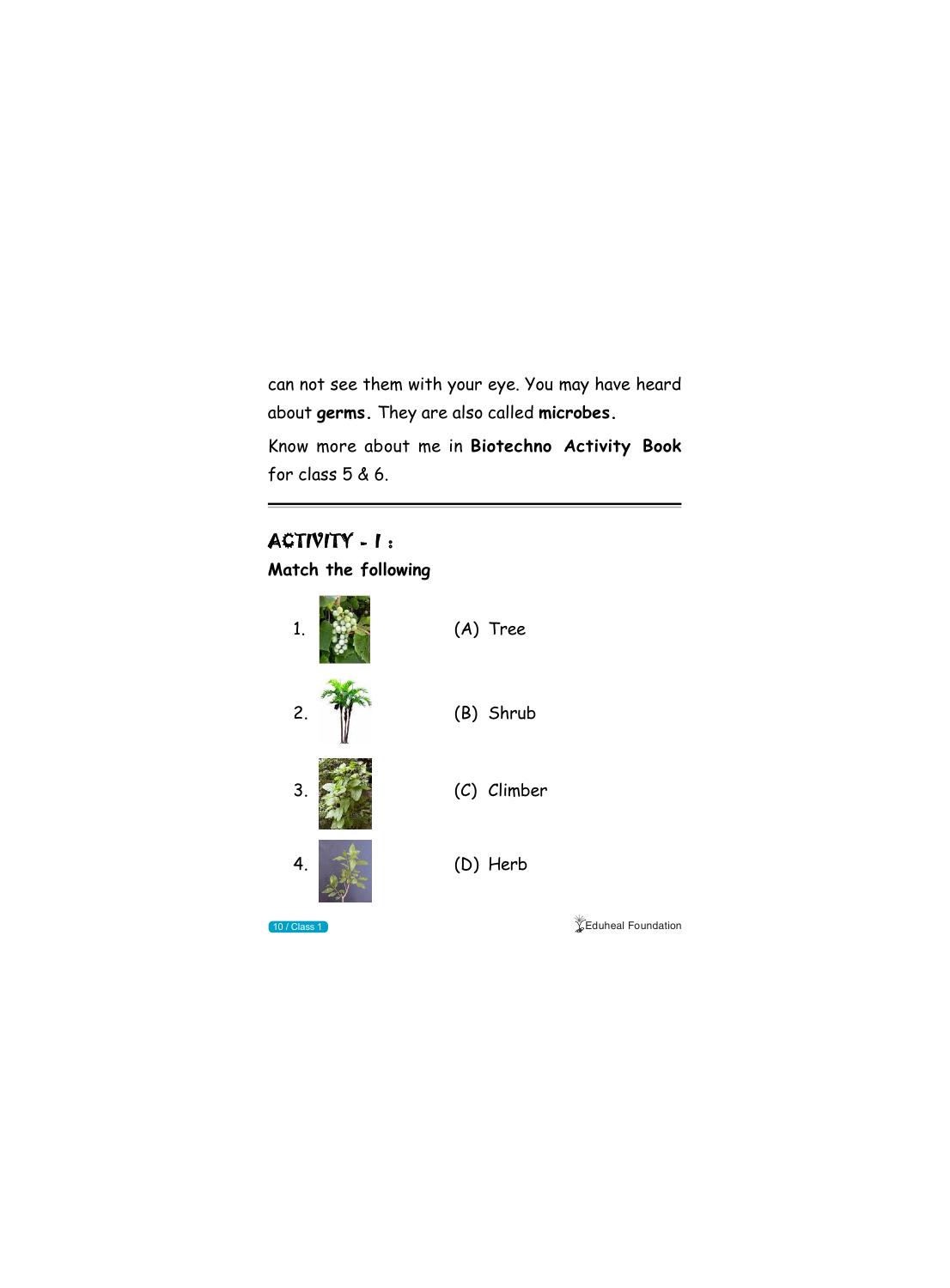## THIS IS DNA



Hey! Kids do you know what the following structure represents.



I won't tell you the full name as it will be too difficult for you. But I think you must have heard about it in the detective serial CID shown on T.V.

DNA itself is a topic for higher classes but as the world is moving with a fast speed you must be aware that it is the DNA which makes you YOU and me ME. DNA responsible for making changes in the plants, animals and humans. You are somewhat similar to your mom and somewhat similar to your dad. This is also because of DNA. DNA is unique for a person and hence

 $\sqrt{\phantom{a}}$ Eduheal Foundation Class 1 / 29

This is DNA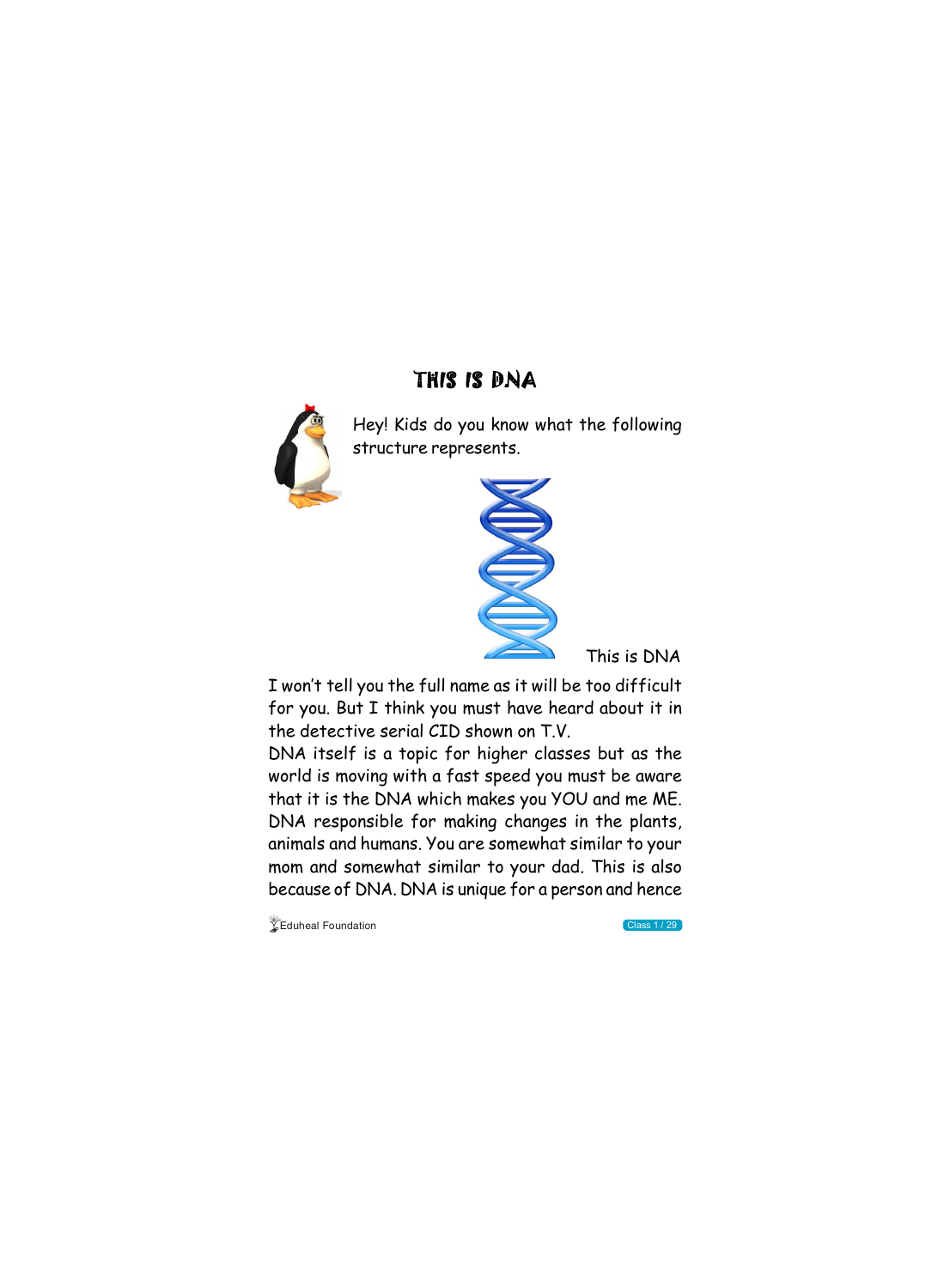## BIOTECHNOLOGY

Ask me what is Biotechnology ?

Cows that give more and more milk, plants that give more and more crops can also be made. Vaccines protect

Biotechnology is using of microbes, plants or animals to make good foods, crops and other things useful to us. Curd, cheese, bread are made by this technology.



you from bad germs.

So, work hard to become a Biotechnologist.

**30 / Class 1 Eduheal Foundation** 

CID is able to catch criminals with the help of DNA. What does this resemble?

- A ladder (twisted)
- B pencil
- C pen
- D eraser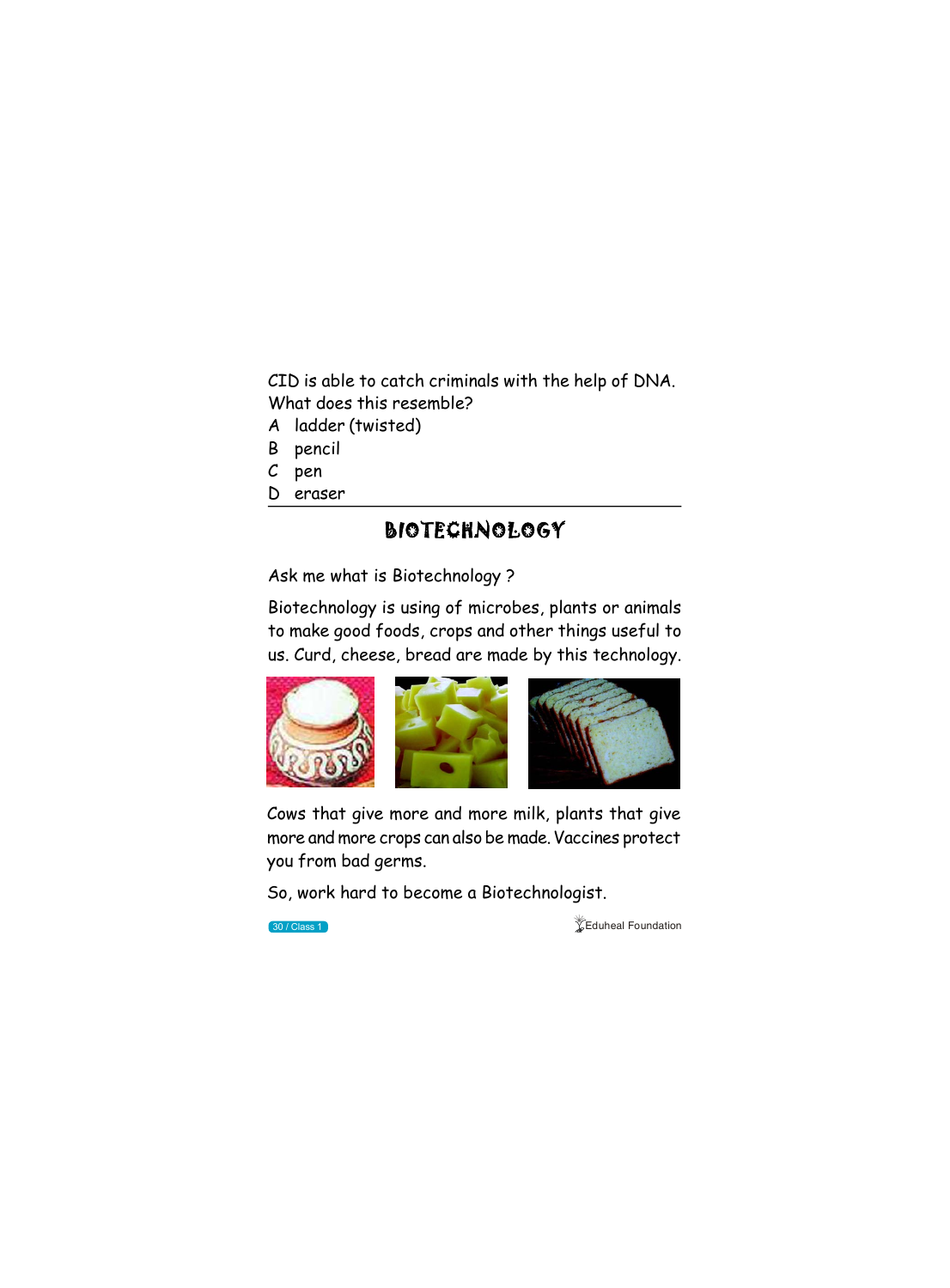



 $\sqrt[4]{\text{E}}$ Eduheal Foundation Class 1 / 35



#### **SAMPLE PAPER**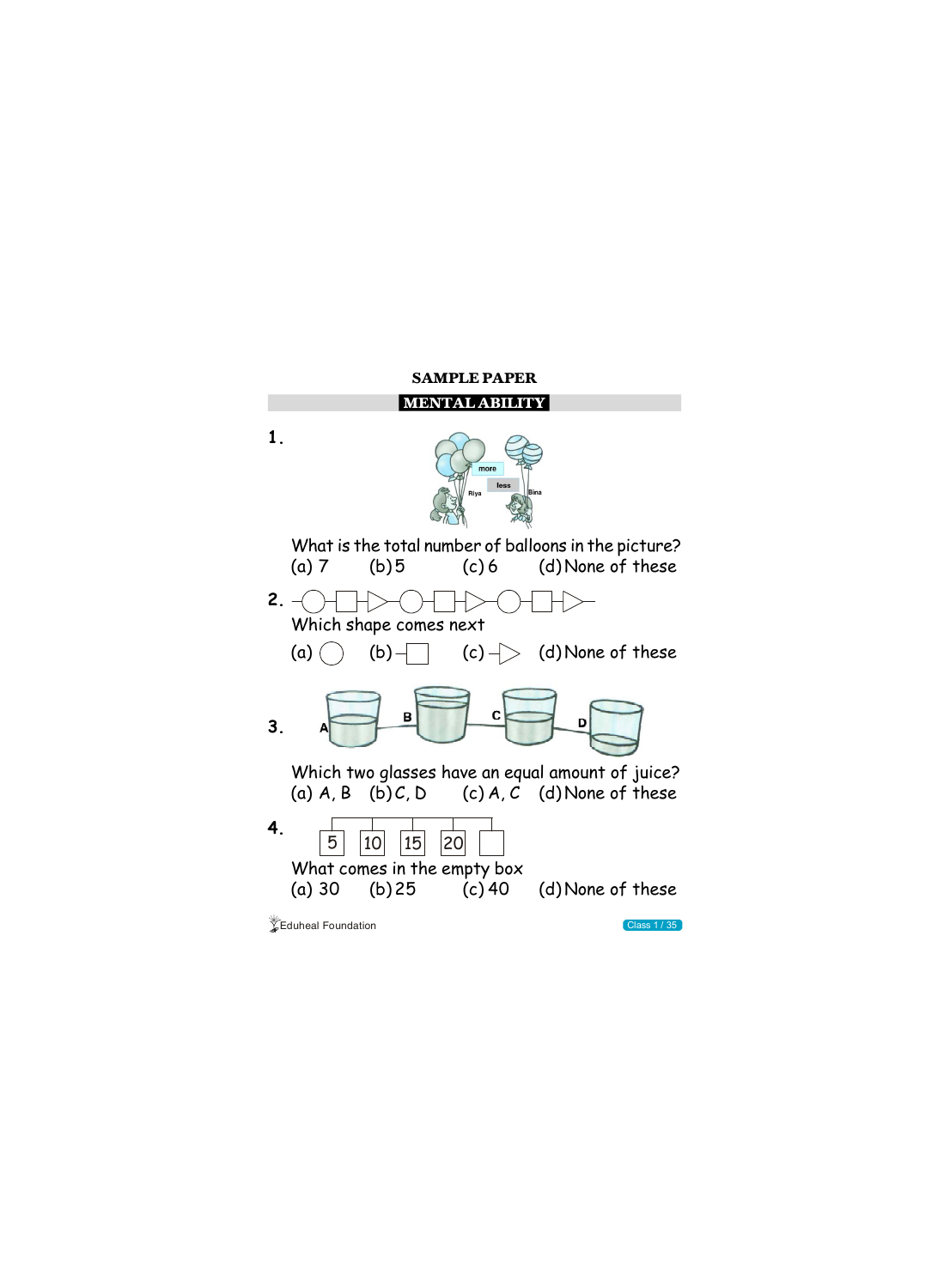

**8.** Fruits are formed from

(a) leaves (b) flowers (c) stem (d)None of these



**36 / Class 1 Definition of the Class 1 Definition of the Class 1 Definition**  $\frac{1}{2}$  Eduheal Foundation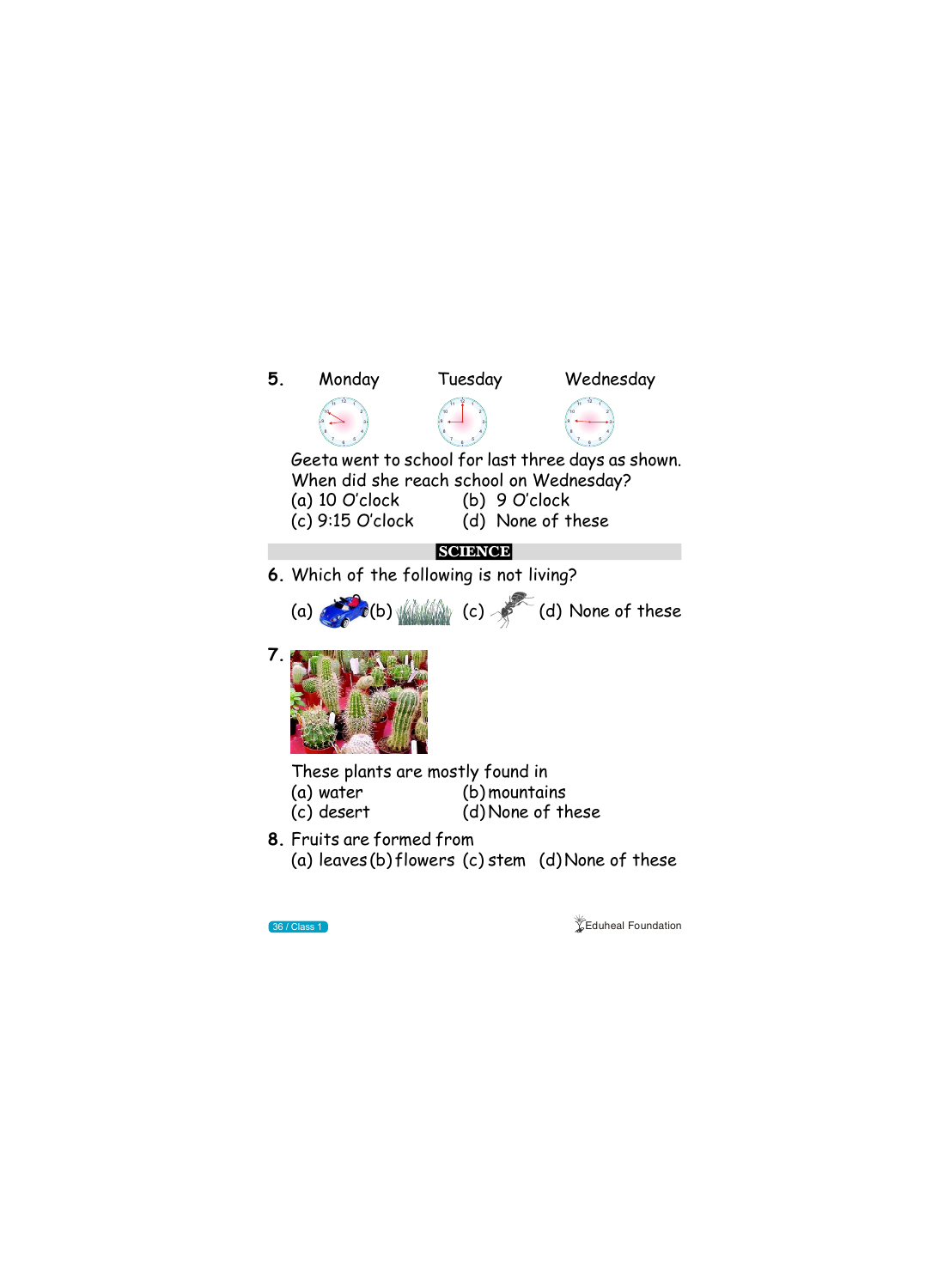- **9.** The valuable part of elephant is/are (a) ears (b) teeth (c) trunk (d) None of these
	-
- 10. Balloon becomes bigger and bigger when you

blow air into it because,

- (a) moisture in the mouth takes space
- (b) balloon takes space
- (c) air takes space
- (d) none of these
- **11.**Which is correctly matched.
	- (a) Sun cold
	- (b) Moon green
	- (c) water clean
	- (d) plant hot
- **12.**Water is not used for

| 14. Seed needs             | to become a small plant. |  |
|----------------------------|--------------------------|--|
| (a) food                   | (b) air, water           |  |
| <b>SEduheal Foundation</b> | Class 1/37               |  |

| (a) drinking   | (b) washing       |
|----------------|-------------------|
| (c) irrigation | (d) None of these |

- **13.**Which of the following you don't do at night?
	- (b) see stars (c) breakfast (d) sleep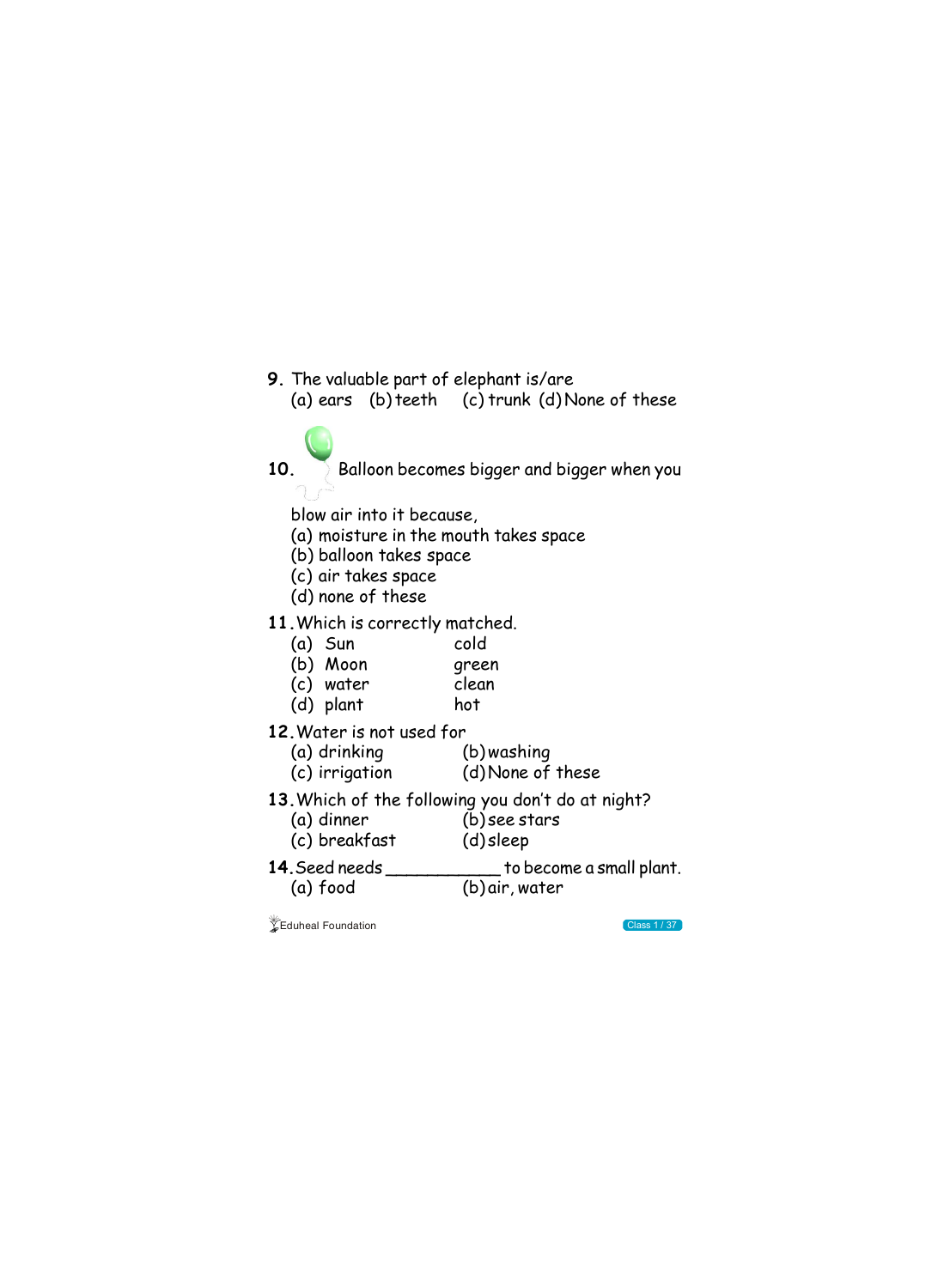

(d) None of these



**38 / Class 1 Eduheal Foundation**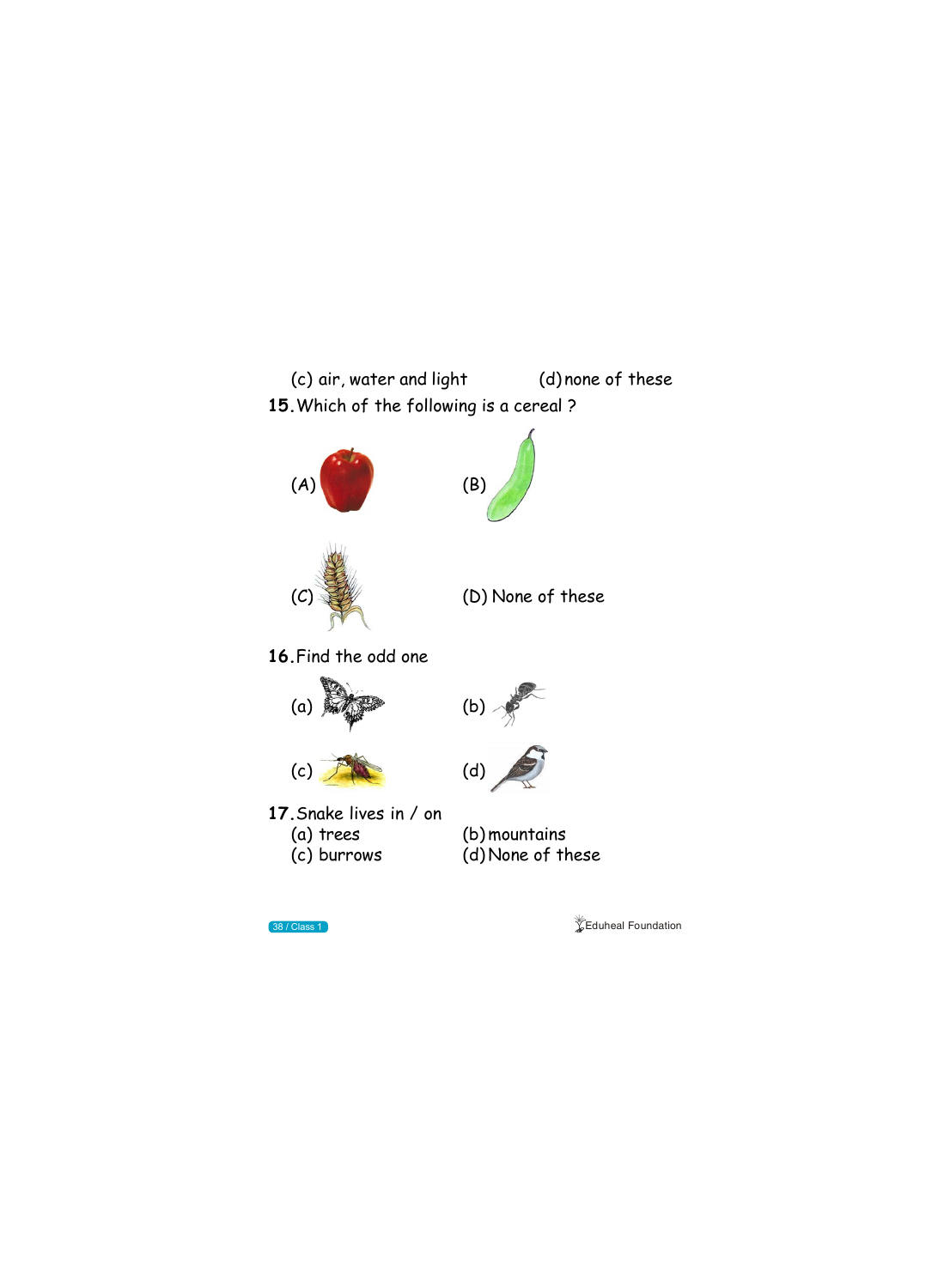



- **18.**Which of the following is right ?
	- (a) frog is bird (b) fish has wings
	- (c) pigeon is an insect (d) snake has no legs

### **19.**Why should we have to brush our teeth each day?

- (a) Mom will beat you
- (b) Your elders brush everydays, so you have to follow them.
- (c) Germs in the mouth make the teeth unhealthy
- (d) Teeth will become black
- **20.**The flower that bends towards sun is
	- (a) cauliflower (b) rose flower
	- (c) sunflower (d)lilly flower

- **21.**Biotechnology uses
	- (a) plants (b) animals (c) humans (d)all
- **22.**Mom forgot to boil the milk yesterday. What happened with the milk.
	- (a) It changed to cheese
	- (b) It changed to Butter
	- (c) It changed to curd

(d) None of these

**BIOTECHNOLOGY**